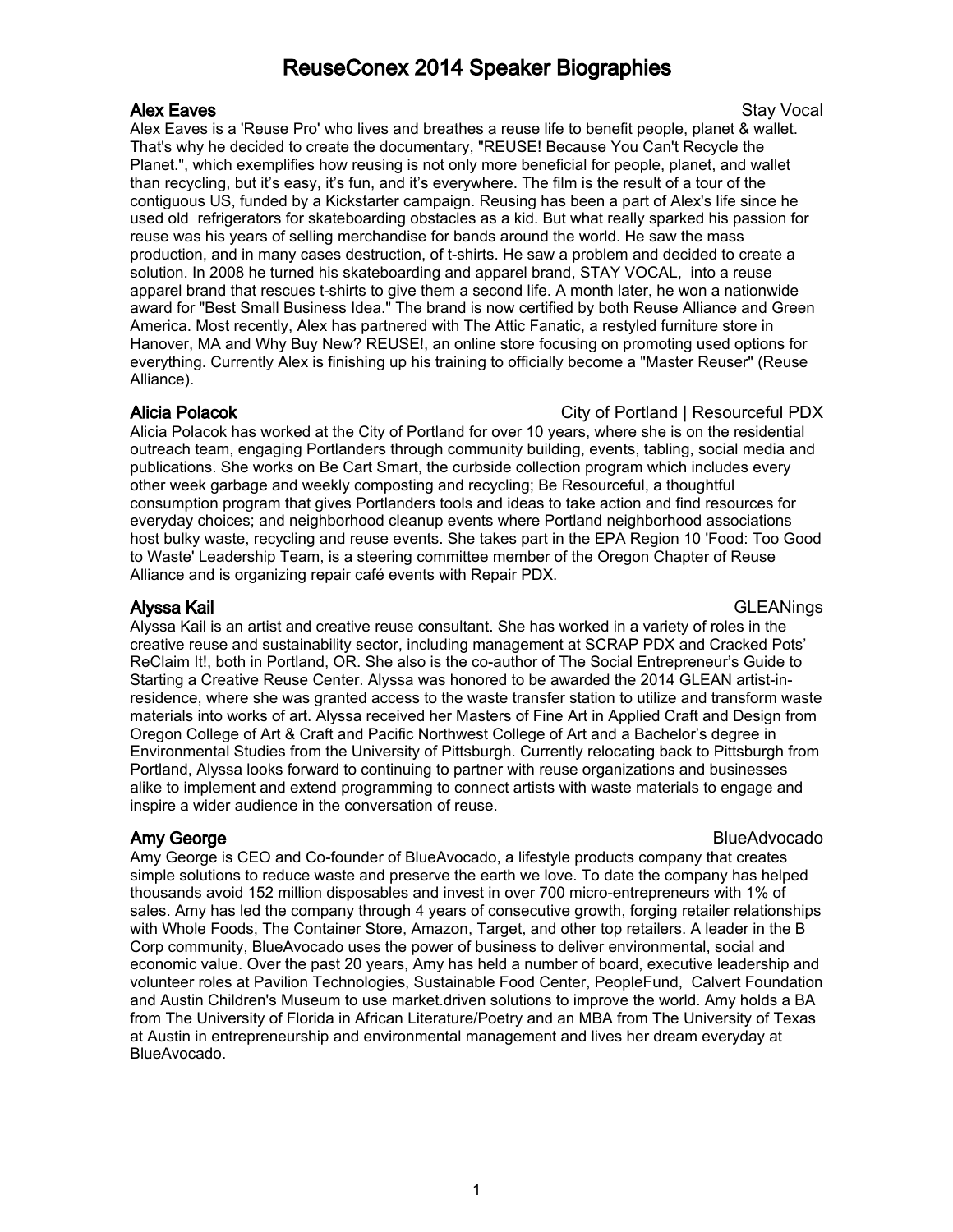Andrea Stoner Leaman Lancaster Creative Reuse Andrea E. Stoner Leaman is Executive Director of Lancaster Creative Reuse in Lancaster, PA. She earned her MSW with a focus in nonprofit management and planning from Temple University, Harrisburg in 2010 and co.founded LCR the same year. She is very interested in the elements that allow a new creative reuse center to become stable, grow and serve its community long term. In November 2010 she presented a poster called "Creative Reuse Centers: A Comprehensive Review

of Existing Models & Factors that Contribute to Organizational Sustainability." at the Association for Research on Nonprofit Organizations and Voluntary Action ARNOVA conference in Washington, DC. Andrea is a member of Reuse Alliance's nascent Creative Reuse Association and is excited about the ways it will support, inform and grow the creative reuse sector.

Andrew Mangan **Nangan Late Council on Sustainable Development Connect Council on Sustainable Development Connect Connect Connect Connect Connect Connect Connect Connect Connect Connect Connect Connect Connect Connect Con** Andrew Mangan is co-founder and executive director of the United States Business Council for Sustainable Development (USBCSD), a nonprofit association of businesses that created and deliverd value.driven sustainable development projects. USBCSD activities are designed to generate economic returns and address environmental and societal challenges. Current projects include multi. industry material and water synergies. Prior to organizing the Business Council he served as deputy commissioner for natural resources with the Texas General Land Office, worked as a congressional correspondent for the Associated Press and commercially fished salmon in Alaska. Andrew received a master's degree from the Columbia University Graduate School of Journalism, where he also attended the School of International Affairs as an International Fellow.

Anne Nicklin **Building Materials Reuse Association** Anne Nicklin is the executive Director of the Building Materials Reuse Association, a national nonprofit organization dedicated to the recovery and reuse of building materials. Anne has brought about the development of the first nationwide training curriculum and credentialing of deconstruction workers, and is actively collaborating with organizations around the country to expand its reach. Anne's work as an educator has included teaching and curriculum development roles with the Boston Architectural College and Illinois Central College. With BAC, Anne adapted and taught courses on Energy and the Economics of Green Building in addition to developing a new course on the Lifecycle of Building Materials. At ICC, Anne developed four new courses on Deconstruction, with a unique approach to the use of online learning and in person demonstration labs. Prior to taking on her current role with the BMRA, Anne had more than 10 years of experience providing sustainable architecture and construction consulting services within the academic, residential and commercial sector, with an expertise in assisting architects, contractors and owners towards finding common ground in achieving their sustainability targets. She received her Bachelor of Arts in Political Science from the University of Wisconsin and a Master of Architecture from Pratt Institute.

Carol Jo Morgan co-founded The I.D.E.A. Store in Champaign, Illinois four years ago with Gail Rost, then the Executive Director of the Champaign Urbana Schools Foundation (CUSF). Carol Jo holds Masters degrees in Social Work and Natural Resources & Environmental Sciences from the University of Illinois Urbana, is a Master Naturalist, and practices resource conservation in her daily life. She gives her environmental educator and entrepreneurial skills to the I.D.E.A. Store. Carol Jo and Gail recognized the value of dovetailing creative reuse with education and environmental awareness through what is now a "beloved community institution." The I.D.E.A. Store, which started with a zero asset business plan, grew rapidly and boasts a balanced budget, no debt, and cash in the bank while generating income for CUSF projects.

Cat Fletcher is a reuse activist and known locally as 'The Resource Goddess'. She is a founding member and Head of Media for Freegle ("Free Giving Locally Easily" UK's biggest online reuse network with 1.8+ million members) and also voluntarily runs the Brighton Freegle group with 20,000 + local members. Cat developed the concept and sourced the materials for the award.winning Brighton Waste House with the University of Brighton – which is 90% constructed with reused (second or third life) materials – a triumph of design innovative and waste prevention. She is now the UK's first Reuse Manager for a city local authority. Cat who originally hails from Sydney, Australia has spent 2 decades in the UK being disruptive to and delivering solutions for everyday waste issues. She is a huge believer that we will all flourish by using less but doing more through cross sector collaboration, technology and people power. Cat has plans afoot for a permanent reuse depot and continues to work with a plethora of organisations to accelerate resourcefulness to reduce waste.

**Carol Jo Morgan The I.D.E.A. Store** 

Cat Fletcher Freegle UK | Brighton Waste House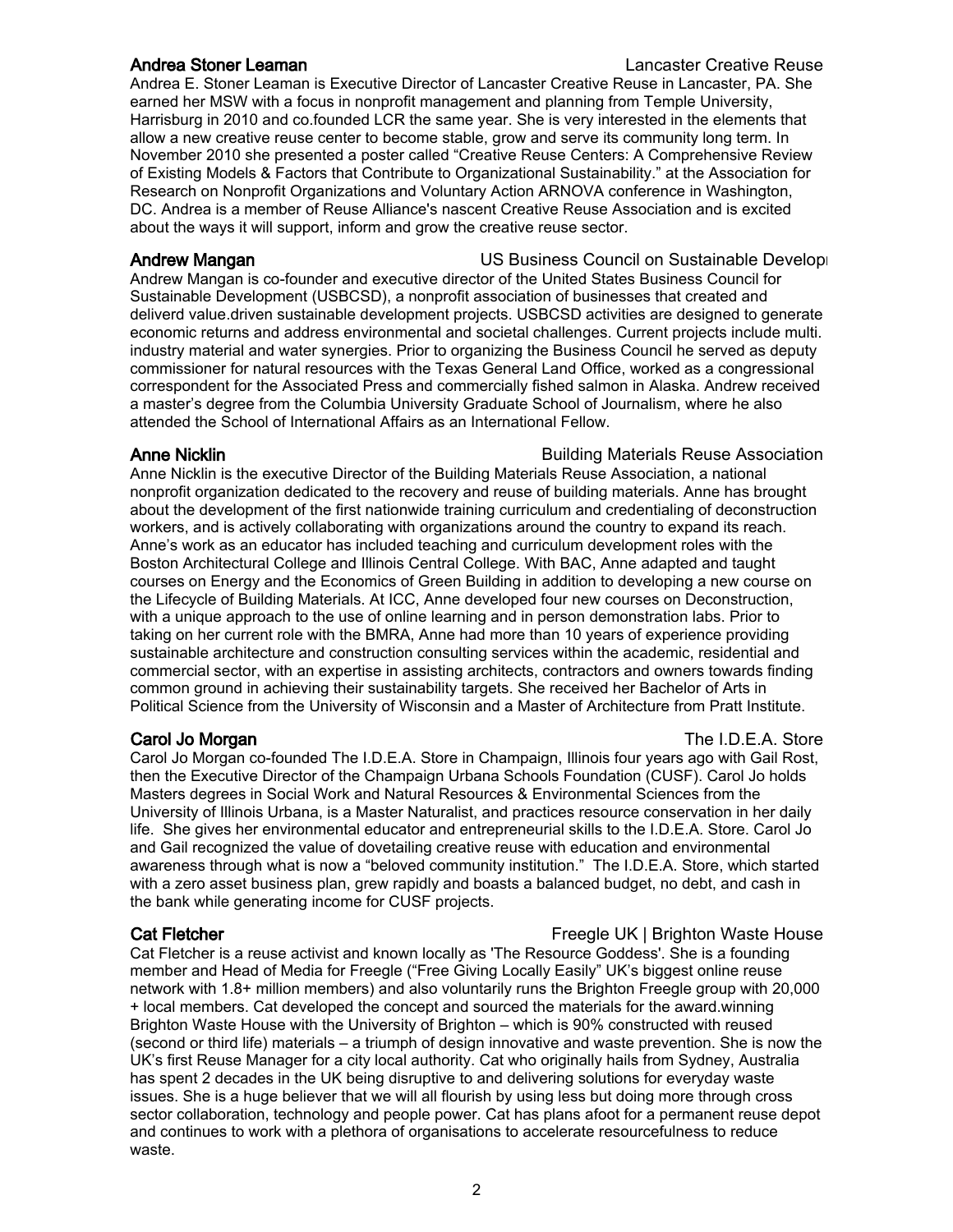### **Chelsea Woodhead Build** Build Asign.com

Chelsea Woodhead is the Chief People Officer at BuildASign.com and oversees communications, philanthropy, human resources, recruiting, staff engagement and corporate culture. Since joining the company in 2010, she has launched the self.funded Giving Program which has awarded \$1M in in. kind gifts to date and developed keystone community involvement programs like Philanthropitch and CreateAthon. In 2014, Chelsea was honored as a finalist for the Austin Business Journal Profiles in Power award as a 'Rising Star' in the Austin business community. Chelsea serves on the Board of Directors for the Austin chapter of Conscious Capitalism, is a social venture partner with Greenlights/Innovation+, is an active member of the Junior League of Austin and has served on the Executive Committee for Leukemia and Lymphoma Society since 2012. She earned bachelor's degrees in public relations, political science and women's studies from Gonzaga University and has a professionalbackground in public service, politics, community relations and nonprofit work.

### **Cindy Correll Contract Contract Contract Contract Contract Contract Contract Contract Contract Contract Contract Contract Contract Contract Contract Contract Contract Contract Contract Contract Contract Contract Contract**

Cindy Correll is the Marketing Manager for the Portland, Beaverton and Vancouver Habitat for Humanity ReStores, an organizer of Repair PDX, is on the Board of Reuse Alliance and is its Oregon Chapter Coordinator. She has been working over the past two years to bring together local government, nonprofits, reuse businesses and individuals to promote reuse in the Portland Metro area. Cindy began a life.long interest in reuse as a child when she accompanied her grandfather on trips to the dump to rescue lawnmowers, boat motors, bikes and anything else that could be repaired and used or sold for some extra cash. For the past five years, she has been promoting the value of reusable materials and encouraging individuals and businesses to donate usable items to the ReStore instead of tossing them away. Her newest love, Repair PDX, lets her help others find joy in fixing repairable items and extending their useful lives. Cindy has a BS in Business Management and Leadership from Marylhurst University, is a Master Recycler and a Master Reuser (Reuse Alliance).

Cory Skuldt is Co-Director of Treasure City Thrift, a nonprofit reuse project, thrift store and community center in Austin, TX supporting local grassroots organizations. Cory's background in social justice and community organizing efforts led her to Treasure City, where she strives to bridge the gaps between economic and environmental sustainability. Over 7 years she's worked to transform Treasure City from a small volunteer-run effort into a growing worker cooperative, developing living wage jobs while diverting waste for hyper-local reuse. Cory has 10 years of retail and event production experience and 16 years in fashion, media, fiber arts, reusing textiles in interactive sculpture. Cory received a BFA from Massachusetts College of Art and Design, and her Certificate in Nonprofit Leadership and Management from the Center for Community Based Organizations.

### **Dave Bennink Consulting Consulting Consulting Consulting Consulting Consulting Consulting Consulting Consulting Consulting Consulting Consulting Consulting Consulting Consulting Consulting Consulting Consulting Consulting**

Dave Bennink is the owner of ReUse Consulting and helps building owner's find sustainable alternatives to demolition while maximizing the benefits to society. He has trained and worked with groups in 42 States and 4 Provinces, helping start new reuse operations and helped divert over 100,000,000 pounds from the landfill. He focuses on landfill diversion, 'green-collar' job creation, historic preservation, and advancing the building material reuse industry throughout North America.

### **David Little Austin Habitat ReStore Contract Restore** Austin Habitat ReStore

David Little is the Manager of the Austin Habitat ReStore. The first of its kind in the US, the Austin Habitat ReStore has been serving the Austin community for more than 20 years.

### **Dawn Whipple City of Austin I Austin ReBlend**

Dawn Whipple is the manager of the City of Austin's Household Hazardous Waste facility. She has worked in household hazardous waste for the last 17 years. During that time she has work to grow the City of Austin's Austin ReBlend to reuse approximately 44% of the latex paint that comes into the facility. She has been involved with the North American Hazardous Materials Management Association for the last 7 years. She received her Bachelor's degree in Resource and Environmental Studies from Texas State University.

**Cory Skuldt** Cory Skuldt Cory Skuldt Cory Skuldt Cory Skuldt Cory Skuldt Cory Skuldt Cory Treasure City Thrift Cory Skuldt Cory Skuldt Cory Skuldt Cory Skuldt Cory Skuldt Cory Skuldt Cory Skuldt Cory Skuldt Cory Skuldt Co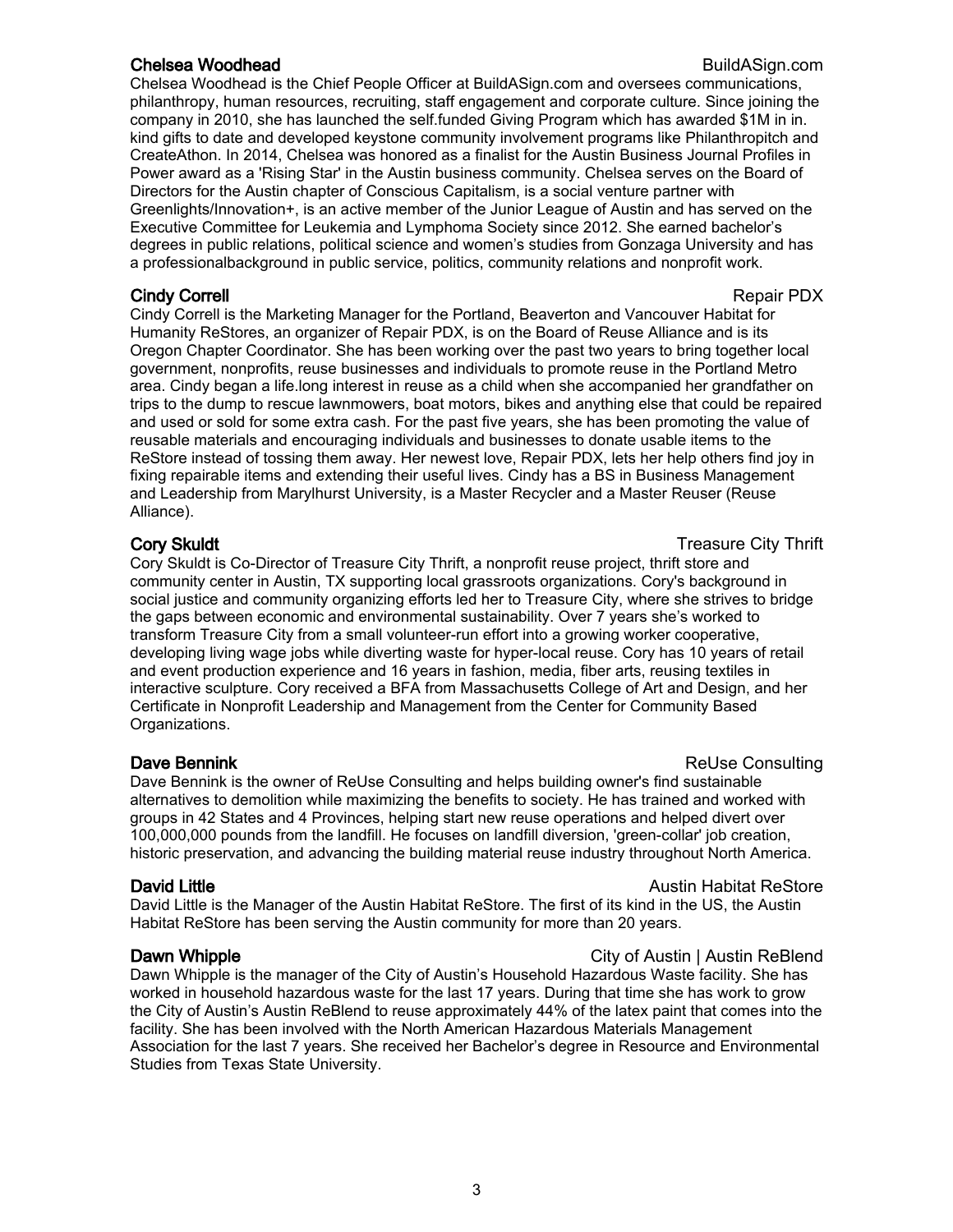Diane Cohen is Executive Director of Finger Lakes ReUse, a nonprofit organization in Ithaca, New York, developed to enhance community, economy, and environment through reuse. Diane has worked in nonprofit management since 2001, and has been developing the Community Reuse Center model collaboratively with local waste management and educational institutions.

Dustin Fedako is the co-founder and CEO of the Compost Pedallers, an Austin-based composting startup that uses cargo bikes to transport organic waste to urban farms & gardens to build soil and enrich Austin's urban core. Over the last 6 years, he has worked with four social good startups including the Permaculturism Initiative in Nepal, and is a founding board member of the Food is Free Project. With a background in pyschology and behavioral neuroscience, Dustin is passionate about changing the way people think about waste and is dedicated to building programs that activate communities around the principles of cooperation and reuse.

Eva Steinle-Darling Carollo Engineers | WateReuse Texas Eva Steinle-Darling is a Lead Technologist with Carollo Engineers in Austin, TX. She has a BSE in Chemical Engineering from Princeton University and an M.S. and Ph.D. in Environmental Engineering from Stanford University. Her work with Carollo focuses on water reuse, including research, planning, feasibility studies, and design for potable and non-potable reuse projects. She is working on several of Carollo's WateReuse Research Foundation projects on direct potable reuse and is the Principal Investigator of an ongoing water quality study at the nation's first operational Direct Potable Reuse facility operated by the Colorado River Municipal Water District at Big Spring, TX. As a member of the Board of Trustees of the Water Reuse Association Texas Section, she is also taking part in shaping the future of water reuse in Texas.

# Gary Liss **Gary Liss Cancellace Contract Contract Contract Contract Contract Contract Contract Contract Contract Contract Contract Contract Contract Contract Contract Contract Contract Contract Contract Contract Contra**

Gary Liss has over 40 years of experience in the solid waste and recycling. Gary is President of a consulting firm, Gary Liss & Associates, and is a leading Zero Waste advocate that has helped more communities develop Zero Waste plans than anyone else in the US. Gary is Vice-President of the US Zero Waste Business Council, helped develop their Certification Program and participated in the audit of Sierra Nevada Brewing Company as the first Platinum Certified Zero Waste Business using the USZWBC scorecard. He's a board member of the Zero Waste International Alliance and Chair of their Zero Waste Certification Committee. He is assisting Underwriters Laboratories develop a Zero Waste Standard for the American National Standards Institute ANSI. Gary was a founder and past President of the National Recycling Coalition and a current board member. He was a founder and Boardmember of the Recycling Organizations of North America, the GrassRoots Recycling Network and the Zero Waste Brain Trust. In 2005, Gary went through extensive training with Gunter Pauli in the Zero Emissions Research & Initiatives and is a Certified ZERI System Designer. He served on Council in his hometown of Loomis, CA and was Mayor in 2010. He has a Master in Public Administration from Rutgers University and Bachelor in Civil EngineeringEnvironmental Engineering from Tufts University.

# **Harriet Taub Materials for the Arts | Reuse Alliance**

Harriet Taub is the Executive Director of Materials for the Arts, the oldest creative reuse center in New York City and a unit of the NYC Department of Cultural Affairs. She also co-founded and helms MFTA's affiliated nonprofit, Friends of Materials for the Arts, which underwrites all educational programming and public events. She's a founding member of Reuse Alliance and is the Chair of Reuse Alliance's board of directors. Harriet graduated from NYU Steinhardt School of Education, spent her early career in the film business and founded children's clothing company, Bumblewear.

# **Jackie Doherty Finger Lakes ReUse Finger Lakes ReUse**

Jackie Doherty is Development Associate of Finger Lakes ReUse, a nonprofit organization in Ithaca, New York, developed to enhance community, economy, and environment through reuse. Jackie holds a BS in Communication from Northwestern University and MA in Developmental Psychology from Teachers College, Columbia University. Jackie originally joined the staff of Finger Lakes ReUse to develop the content for the Community Reuse Center Template, and has worked in the nonprofit sector in a variety of roles including office management, program coordination, marketing and outreach, and development.

### **Dustin Fedako East Side Compost Pedallers East Side Compost Pedallers**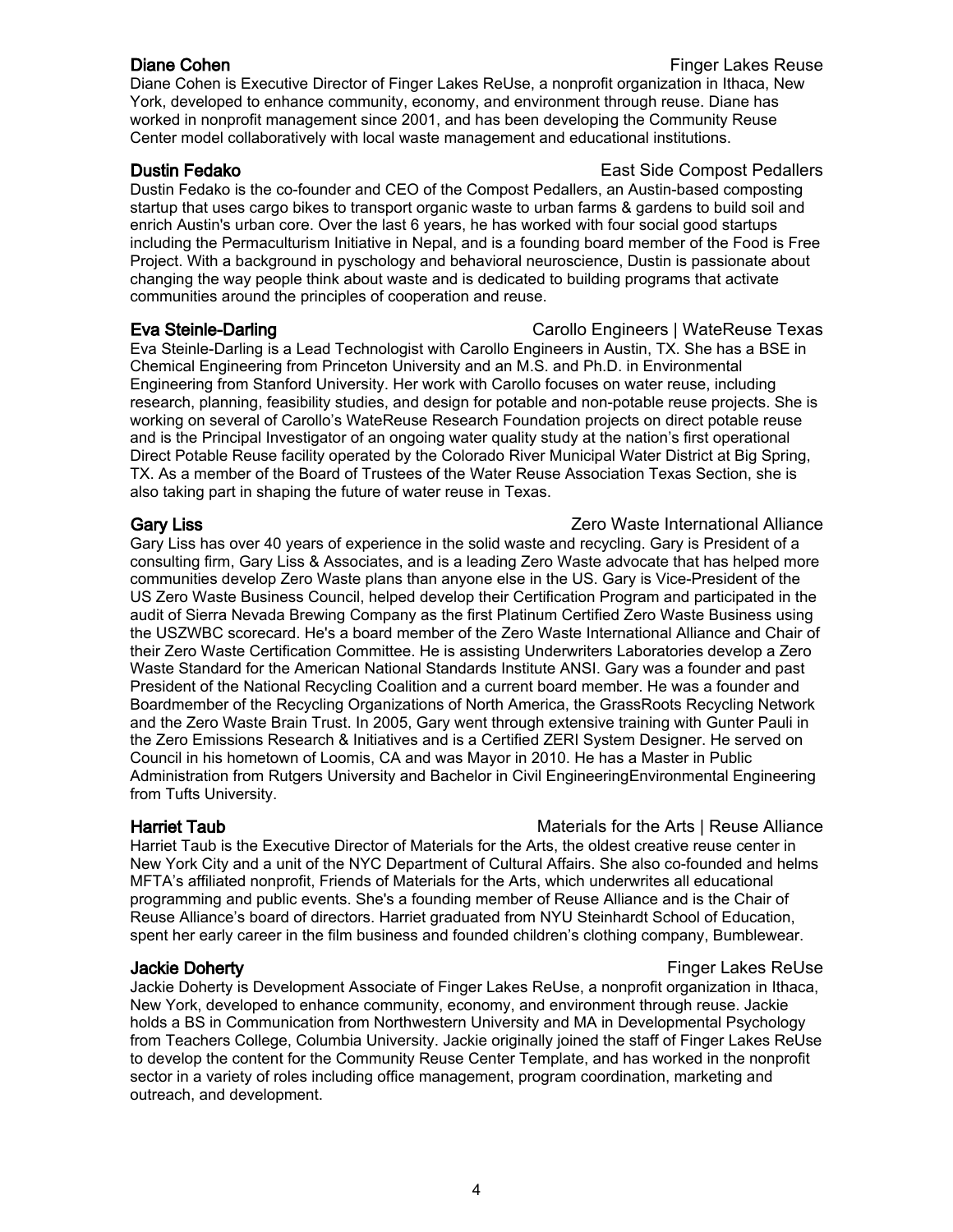**Jen Wong** Materials Lab, University of Texas at Austin Jen Wong is director and curator of the University Co-op Materials Lab at the University of Texas at Austin. The Materials Lab is a multidisciplinary resource whose primary mission is to promote material investigation in architecture and design. As director, Jen coordinates educational events and material research at the School of Architecture and beyond. As curator, Jen manages the Material Lab's circulating collection of over 27,000 samples and is always on the lookout for emerging and sustainable technologies. Jen received her Bachelors of Art in Architecture from the University of Cincinnati and her Masters of Architecture at the University of Texas at Austin, and has worked in architecture offices around the country. She is also a regular contributor to Texas Architect.

**Jennifer O'Brien Channel Community Community Community** Resource Depot | Creative Reuse Association Jennifer O'Brien is the Executive Director of Resource Depot, a creative reuse and learning center in West Palm Beach, Florida. Her distinctive approach to applications of creative reuse resulted from a degree in Art Education and over a decade of nonprofit experience, has allowed her to revive the 15 year old organization in her short time there, relocating the organization's operations to an expansive and dynamic space, equipped with a "wond3rland warehouse" of reusable materials, a cREate space for all-ages public workshops, an exhibition gallery and an Eco-Chic Boutique to support local artists creating through reuse. Jennifer is also the co-chair of the Creative Reuse Association, an initiative of Reuse Alliance. When she gets time, Jennifer enjoys making collage art and her artwork has been featured in exhibitions and community art projects, including the International Fiber Collaborative.

### **Jeremy Kranowitz Sustainable America Sustainable America Sustainable America**

Jeremy Kranowitz is Executive Director of Sustainable America, implementing its strategic plan to raise consumer awareness around sustainable food and fuel issues, and to support entrepreneurs working on these issues to make our nation more efficient, resilient and sustainable. Prior to Sustainable America, Jeremy worked for a decade at The Keystone Center on the nation's toughest energy and environmental issues as a mediator, facilitator, and educator. Jeremy worked for the Izaak Walton League on a clean air campaign on behalf of hunters and fishers, and helped launch Forest Trends, an international sustainable forestry nonprofit. He also worked for five years at McKinsey & Co in its environment practice, working with Fortune 500 companies. He has an MS in Environmental Science and BA in Social Sciences from Johns Hopkins University, and an MPA in Environmental Policy from New York University.

### **Joaquin Mariel Superior Contract Contract Contract Contract Contract Contract Contract Contract Contract Contract Contract Contract Contract Contract Contract Contract Contract Contract Contract Contract Contract Contr**

Joaquin Mariel has been active in the waste diversion and environmental action community in Austin, Texas for the last 7 years. As Executive Director of Ecology Action, Joaquin has overseen an expansion of the organization's programs and services that have resulted in increased access to landfill diversion and resource conservation opportunities for Austin residents and small businesses. Under his leadership, Ecology Action has initiated collaborations with a range of stakeholder groups including the local business community, City of Austin Departmental staff, recycling industry leaders, and environmental activists to identify highest and best use of waste materials, including hard.to. recycle items and brownfields to help Austin achieve its goal of 90% landfill diversion by 2040. Joaquin is currently the Chair Elect on the Earth Share of Texas governing board and serves as the Vice Chair of the Central Texas Recycling Council.

Jody Mabary is a life long reuser. Presently living in Mississippi, he works with architects and corporations to attain LEED certification lowering environmental impact through retrofits and in new construction. His background is in programming and systems design. When a tornado ripped through Hattiesburg, MI left a scene of destruction. Jody saw an opportunity to create a space that pays homage to nature's gentler side—by constructing a community garden from all of that storm debris.

### John Bushe Zero Waste Advocacy

John Bushe is the founder of Zero Waste Advocacy, a firm that helps municipalities incentivize zero waste programs which keep trash out of landfills so that valuable resources may be reused, repurposed or composted by businesses and individuals in the local community. Also a certified permaculture designer, John specializes in permaculture design applied to business systems.

### Jody Mabary Tornado Garden Hattiesburg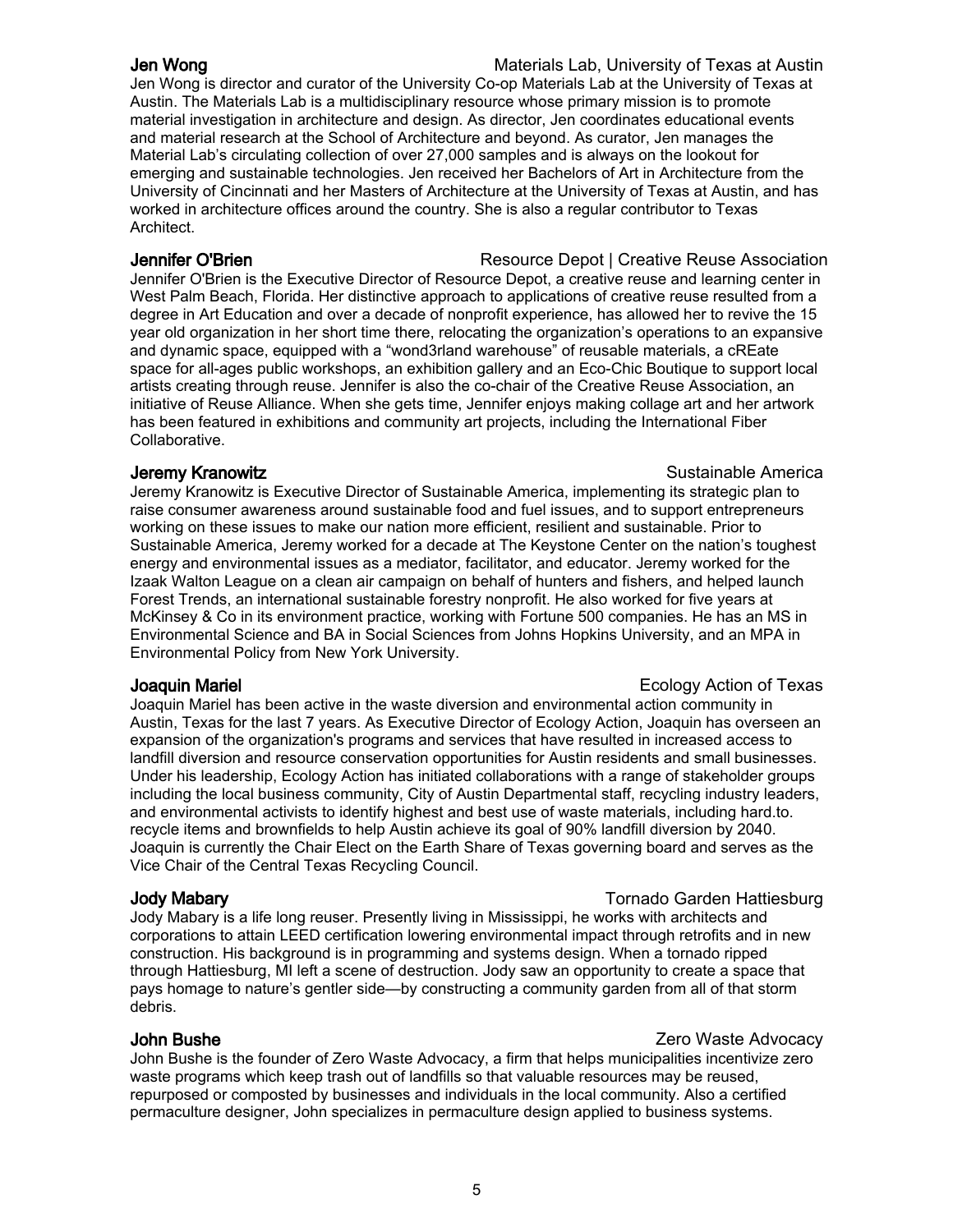Jordan Figueiredo **EndFoodWaste.org | Feeding the 5K Oakland** 

Jordan Figueiredo is a Board Member of the Northern California Recycling Association and Co-Coordinator for their annual cutting-edge Recycling Update zero waste conference. Jordan cocreated and Co-Chairs the Zero Food Waste Forum, is the Event Coordinator for the Feeding the 5000 Oakland highlighting the massive food waste crisis and connecting people and solutions all around the US, and launched EndFoodWaste.org as an organizing arm for food waste issues.

### **Josh Blaine** in.gredients **in.gredients**

Josh Blaine has been a core member of the in.gredients team since April of 2012 and the Store Manager for the past year. Since it's inception, in.gredients has championed a different kind of food system: one that focuses on more locally produced goods, less food.related packaging and waste, and more community/customer involvement. Lean inventory, close vendor relationships, a dedicated and educated staff, and a commitment to zero waste all make the small neighborhood grocer a model for reinvisioning food retail in the 21st century.

### **Joshua Jake Vaughan Connect2Good** Connect2Good

Joshua Vaughan worked for the American Cancer Society for over a year and a half after graduating from the University of Texas. He then sold all of his things and traveling abroad for two years. Two months into his travels he found himself in Southeast Asia, and was shocked by the extreme poverty. Josh saw need and wanted to address it. upon his return home he started his first nonprofit, Goodwill Globetrotting, a global network of charitable organizations helping travelers to find volunteer opportunities as they travel. This experience exposed Josh to organizations all over the world that expressed explicit needs for resources ranging from beds for foster homes to school supplies and furniture for transitional housing units. Aware of these needs Josh sought out the resources by reaching out to local businesses and people in his network, but saw the process as unnecessarily complicated and redundant. After a nonprofit networking event he decided to commit himself to finding a better way to get resources to the nonprofits who need them most. Josh developed a community development methodology called Needs.Based Asset Mapping and technology to enable it. By June of 2013 he had a working prototype of Connect2Good that he would, with community involvement, turn into a web application that successfully assists nonprofits with getting the resources they need. Josh continues to match needs with resources through the Connect2Good platform.

Kate Stock is the Board Treasurer for SCRAP, a nonprofit that inspire creative reuse and environmentally sustainable behavior by providing educational programs and affordable materials to the community. SCRAP currently has six creative reuse centers located across the country in Portland, OR; Washington, DC; Denton, TX; Arcata, CA; Traverse City, MI; and New Orleans, LA. Kate is a Certified Public Accountant and a member of the Institute of Management Accountants. Kate has over 10 years of progressive accounting, finance, and business management experience and currently works her day job as a Controller for the Metals Recycling Business of Schnitzer Steel Industries. In her work with SCRAP Kate brings knowledge and perspective gained from her professionalbusiness experience to strengthen the organizational foundation that allows SCRAP to thrive in inspiring creative reuse in the community.

### Kelly Freeman Goodwill Central Texas

Kelly Freeman is the Sustainability Director of Goodwill Central Texas, Environmental Business Services. Kelly joined Goodwill in 2012 to oversee the aftermarket operations, including salvage/secondary reuse, recycling, dock operations and the Outlet Store. The aftermarket operations provide employment for over 100 people and generate significant revenue from post.retail materials, while diverting millions of pounds a year from area landfills. Prior to joining Goodwill, Kelly spent 10 years providing environmental planning services in the Houston and Austin regions, providing technical assistance and funding to local governments, school districts and other entities to implement recycling, waste diversion, hazardous waste management and disaster debris management programs. She has 15 years of experience in recycling, waste reduction, environmental compliance of waste management operations, and related fields.

Kate Stock SCRAP USA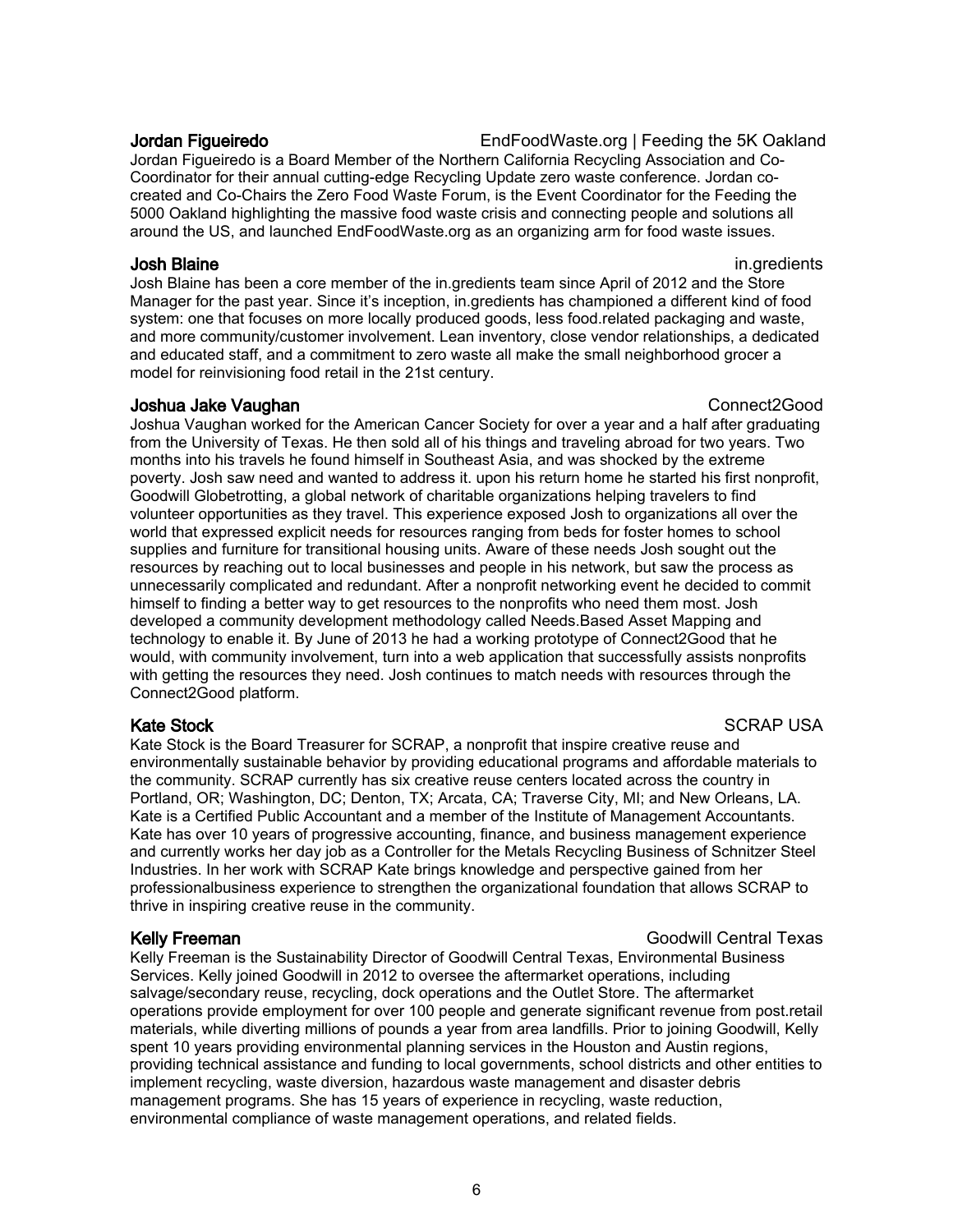Kim Cantrell **California Assistive Technology Reuse Coaliti**ng Kim Cantrell is the Program Director of Ability Tools, California's federally-funded Assistive Technology Act program. Kim is passionate about extending the life of durable medical equipment DME., including used wheelchairs, scooters, hospital beds, walkers and similar equipment. In 2010 Ability Tools began collaborating with other nonprofits in California that were reusing donated medical equipment. Kim is one of the founders of the California Assistive Technology Reuse Coalition, which continues to promote reuse and connect organizations throughout California.

### Kyle Wiens iFixit | Reuse Alliance in the unit of the unit of the unit of the unit of the unit of the unit of the unit of the unit of the unit of the unit of the unit of the unit of the unit of the unit of the unit of the

Kyle Wiens is the co-founder and CEO of iFixit, an online repair community that publishes open source repair manuals. iFixit empowers millions of people every month to repair their broken stuff. Recently, iFixit launched a program with Patagonia focused on teaching people to sew and repair their clothing. Kyle has testified on electronic exports in front of the International Trade Commission and is actively involved in developing global environmental standards. His writing has appeared in The Atlantic, Harvard Business Review, Wired, and the Wall Street Journal, and he sits on the board of directors of Reuse Alliance.

### **Leslie Beasley Community Community Community Community Community Community Community Community Community Community**

Leslie Beasley is the co.founder of Open Arms, a social enterprise committed to empowerment through employment for refugee women war survivors living in the USA. Open Arms launched an apparel collection made from 100% repurposed fabrics. Open Arms now solely manufactures for private labels and partners with like.minded companies who are equally committed to people and the environment using repurposed fabrics and locally sourced materials whenever possible. Leslie is dedicated to empowering women and creating awareness that leads to action for positive change. Over the past two decades, Leslie has been actively involved in a number of organizations that drive social change in the US and abroad. She currently serves on the Board of Directors for Work for Life, an organization that assists African entrepreneurs in launching sustainable businesses to help eliminate poverty. She has been invited to speak around the country on social enterprise, social change and creative solutions to social issues. Leslie has been a guest lecturer on social enterprise for the past three years at the University of Texas. She is committed to conscious consumerism and inspiring businesses to use their people, expertise and financial resources to make a positive impact.

Maggie Clarke, Ph.D. is a zero waste consultant at Beyond Waste Solutions, has been an educator and researcher in environmental science and zero waste practices for over 25 years, and a waste management professiona for 35 years. Maggie is a board member of the National Recycling Coalition and is the Chair of their disaster debris mitigation taskforce. She's Vice Chair of the Air & Waste Management Association's Sustainability and Resource Conservation Division and as a A&WMA Fellow has organized and peer.reviewed numerous sessions. She is on the board of the New York State Association for Reduction, Reuse & Recycling and a member of the Manhattan Solid Waste Advisory Board. Maggie has taught environmental science and policy and related topics at CUNY and Rutgers as adjunct professor in earth and environmental sciences, and has authored numerous articles and conducted research in various aspects of zero waste, including understanding and increasing recycling participation and measuring impacts of zero waste on climate change. Her doctoral dissertation designed and tested environmental shopping campaigns for New York City supermarkets.

Mary Beth Trautwein uses her background in design to create lessons and opportunities for children and families to create and tinker with material discards. She is co-founder of the reDIscover Center in Los Angeles a creative reuse space and workshop. She has curated art exhibitions both at the Center and in the community that encourage people to look differently at waste and think about their consumption practices. In 2011 she attended Tinkering School professional training hosted by Gever Tulley in San Francisco. She has an MA from the University of the Arts, Philadelphia and formerly worked at the J. Paul Getty Museum.

### **Maggie Clarke** Beyond Waste Solutions **Beyond Waste Solutions**

# Mary Beth Trautwein **The Community Community** Tinkering School at reDiscover Center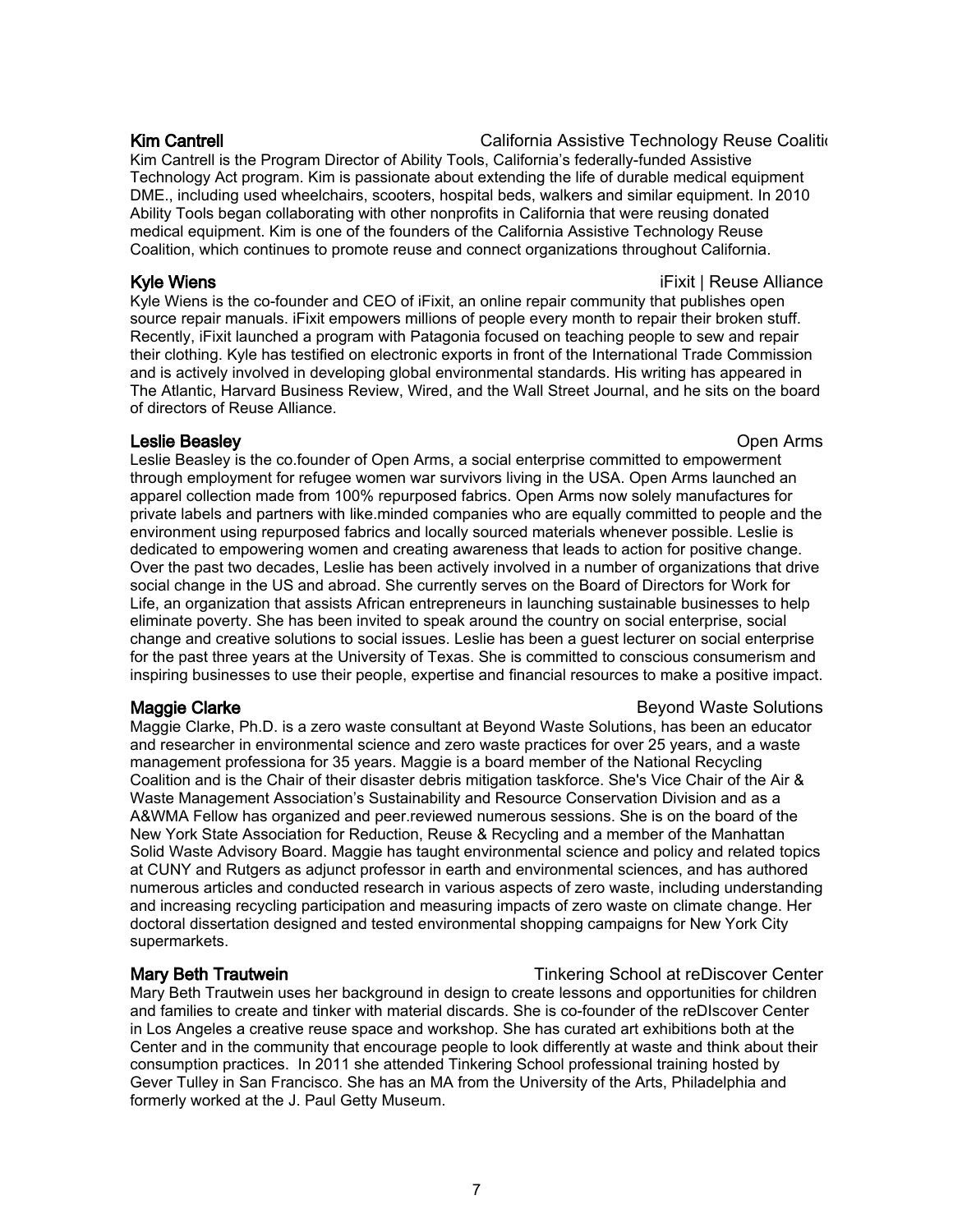Mary Rose **Network for Business Innovation & Sustainability** Network for Business Innovation & Sustainability Mary Rose, co-founder of NBIS, has been fostering innovation for sustainability in the Northwest for over ten years. NBIS is the Northwest nonprofit dedicated to making business a driving force of change toward a more sustainable future. Mary directs By-Product Synergy NW and the Materials Innovation Exchange online marketplace, pioneering regional closed loop materials reuse systems. Additionally, NBIS convenes business leaders across sectors in workshops, roundtables and regional discussions. Through these programs NBIS influences and engages a wide community of professionals in business from start-ups to mainstream. Mary serves on the Advisory Board of the Sustainable Business Practices program of Bellevue College. She is a graduate of Earlham College and Union Theological seminary in New York.

### **Mike Thrutchley The Reuse People**

Mike Thrutchley is the Texas Regional Manager for The Reuse People where we demonstrate to individuals, businesses, and cities the environmental and financial advantages of deconstructing a building rather than bulldozing it. He has practiced reusing materials for years in the construction of new homes incorporating architectural elements and reclaimed antique pine floors made from joists and rafters as well as volunteering work at a 32 acre church camp using all kinds or reclaimed materials before ever hearing of The Reuse People. He has put area managers in place in Houston and the western part of the DFW area and is planning on finding and training people in other major Texas cities. He helps train individuals, companies and organizations, such as the Galveston Historical Foundation, to salvage materials in the most practical manner and in compliance with IRS rules to use as a tax deduction for the owner of the property when applicable. He managed the first deconstruction job through The Reuse people, in Texas, in University Park, Texas in 2010.

Mindy Reed is the Managing Librarian for Recycled Reads, the Austin Public Library's used bookstore. Recycled Reads serves as a national model for reuse, repurpose and recycled of books and related materials "weeded" from the Austin Public Library as well as donated by the public. Since opening Recycled Reads to the public in 2009, and working closely with our partners, Austin Resource Recovery, Goodwill Central Texas and the COA's Office of Sustainability, the bookstore has diverted approximately 900 tons from the landfill. Our efforts were awarded with the 2014 IMLS Sparks! Ignition Grant from the Institute of Museums and Library Services.. Mindy is an adjunct instructor for Austin Community College and is founder and Editor.in.Chief of the Authors' Assistant. She has a Bachelor of Arts degree from Kansas State University, a Master's degree from SMU and a Master of Library and Information Science degree from UT Austin.

Nancy Lo has worked for Hennepin County's Department of Environmental Services in waste reduction and recycling since 2010. She coordinates their Fix-It Clinic and works on program development and implementation, education and outreach on recycling and waste reduction at businesses, multi-family buildings and schools. In 2011, Nancy was named Recycler of the Year by the Recycling Association of Minnesota, and in 2013 the Fix-It Clinic was an Environmental Initiative award finalist. Nancy received her BA from the University of California-Davis, and is pursuing a Master's in natural science and environmental education from Hamline University.

Natalie Betts is the Recycling Economic Development Liaison with the City of Austin's Austin Resource Recovery and Economic Development Departments where she oversees the Recycling Economic Development Program. Her projects include development of the Austin [re]Manufacturing Hub eco-industrial park for recycling manufacturers, B2B materials exchanges tools, business assistance, and promotion of local products and businesses that help close the loop on recycling. Natalie's prior experience includes three years in the City's Economic Development Department where she served in multiple capacities, including analyzing economic development projects, assisting businesses with the economic development incentives process, integrating economic and workforce development and executing international business, trade, educational and cultural programming. Natalie holds a MA in Public Affairs from Indiana University and a BA from Emory University.

### Mindy Reed **Reads Mindy Recycled Reads**

### Nancy Lo **Nancy Lo Nancy Lo County Fix-it Clinic Hennepin County Fix-it Clinic**

### **Natalie Betts** Australian Resource Recovery **Natalie Betts** Australian Resource Recovery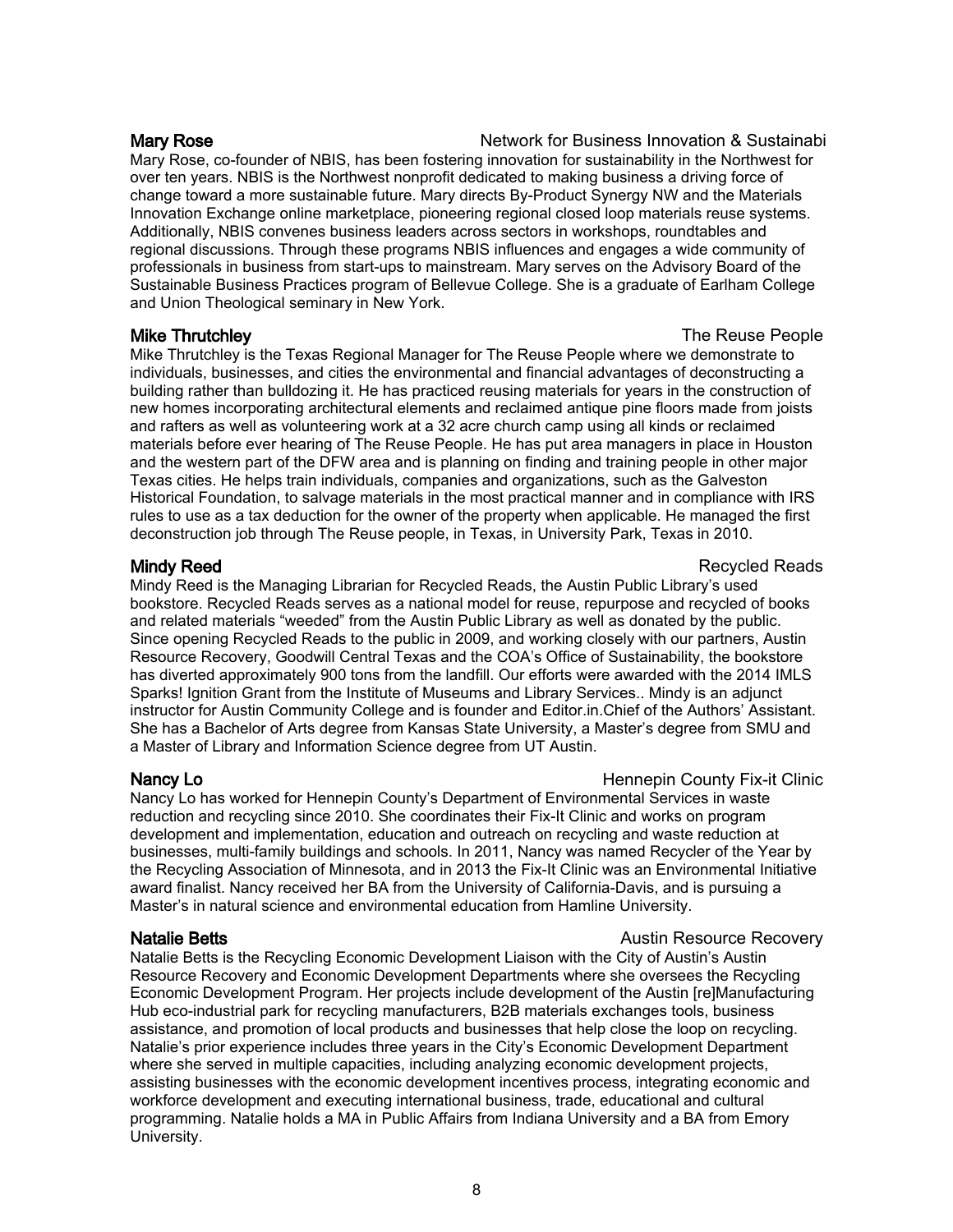# **Nicole McGee** Upcycle Parts Shop

Nicole McGee is a passionate entrepreneur from Cleveland, OH who brings together leftover materials, creativity and community. After working as a reuse artist with her own small business, Plenty Underfoot, for five years, she partnered with a local organization to seek and achieve grant funding to launch Cleveland's first creative reuse center. Funded by ArtPlace America, Upcycle Parts Shop is key to a broader strategy for revitalizing a neighborhood using upcycling as the artistic intervention. Nicole serves as project manager for this creative placemaking project and spends her days introducing upcycling to new audiences, supporting artists who reuse materials, building the shop's social enterprise model to be sustainable, and time-permitting, makes art herself.

Norm Ruttan is the Founder and President of iWasteNot Systems which provides Reuse & Recycling I.T. services including Surplus Material Exchanges, and Municipal Reuse and Recycling Websites. Customers include New York City, the Minnesota Technical Assistance Program, the Northeast Recycling Council, the Recycling Council of British Columbia, and the Pennsylvania Recycling Markets Center. Norm's company pioneered the use of Software as a Service and Cloud Computing for the Reuse and Recycling sector and is continuing to develop new software for the sector. Prior to iWasteNot Systems, Norm spent 30 years first as a High School Science Teacher, and then as a Canadian National Park naturalist, manager, and Superintendent. Norm is a graduate of the University of Western Ontario in both Biology and Ecology.

### Richard Anthony **Grassroots Recycling Network** Grassroots Recycling Network

Richard Anthony began his career as a manager of the California State University Long Beach Recycling Center in 1971. Ricard has worked his entire career in environmental program management positions. He wrote and then implemented Solid Waste plans for Fresno and San Diego counties, and has participated in developing zero waste plans as a consultant since 1998. Richard is a founder and a board member of the California Resource Recovery Association, Grassroots Recycling Network, Zero Waste International Alliance, Zero Waste Business Council and Zero Waste San Diego. He received a MS in Public Administration in 1974.

Robert Gedert **City of Austin | Austin Resource Recovery** Robert Gedert has been involved in recycling and waste reduction programs since 1975. As the former Chief of Recycling for the State of Indiana, Bob wrote many state statutes supporting recycling efforts. With City of Fresno Department of Public Utilities, he increased the recycling diversion rate from 29% to 75%. Currently Bob is the Director of the Austin Resource Recovery for the City of Austin where he is working on the implementation of the Austin Zero Waste Plan.

# Rohi Sukhia Tradeloop

Rohi Sukhia is the founder and CEO of Tradeloop Corporation, a trading network of B2B wholesalers and electronic refurbishers. Tradeloop is a member.run organization with the highest ethical standards for Membership. Volunteer committees review new applicants and handle trading disputes using formal systems developed by Tradeloop. Prior to Tradeloop, Rohi received a degree in Electrical Engineering from Cornell University, then worked at Intel for seven years. Rohi is also founder/co-founder of several other startups, including IT Redial, a rentable automated kiosk for used cell phone collections, a 2014 Recycling Innovators Forum Competition semi-finalist. If Rohi is not speaking at an industry conference on ethics issues in wholesale trading, he is probably on skis or a snowboard or a motorcycle.

### Stephen Castrianni **Community Recycling** Community Recycling

Stephen Castrianni is the Director of Partnerships at Community Recycling, a for-profit recycling company with a focus on reuse. Though Community Recycling deals in all product categories, Stephen and his team focus on building lasting partnerships through innovative and engaging clothing and shoe recycling programs. With over 5000 partner organizations in 49 states, Community Recycling strives to turn the simple act of reuse into a movement. Stephen received his Bachelor's from Ursinus College and has studied in both France and England. Professionally, he has worked for industry leaders in brand and customer focus including Tribune Broadcasting and QVC.

**Norm Ruttan iWasteNot Systems** iWasteNot Systems